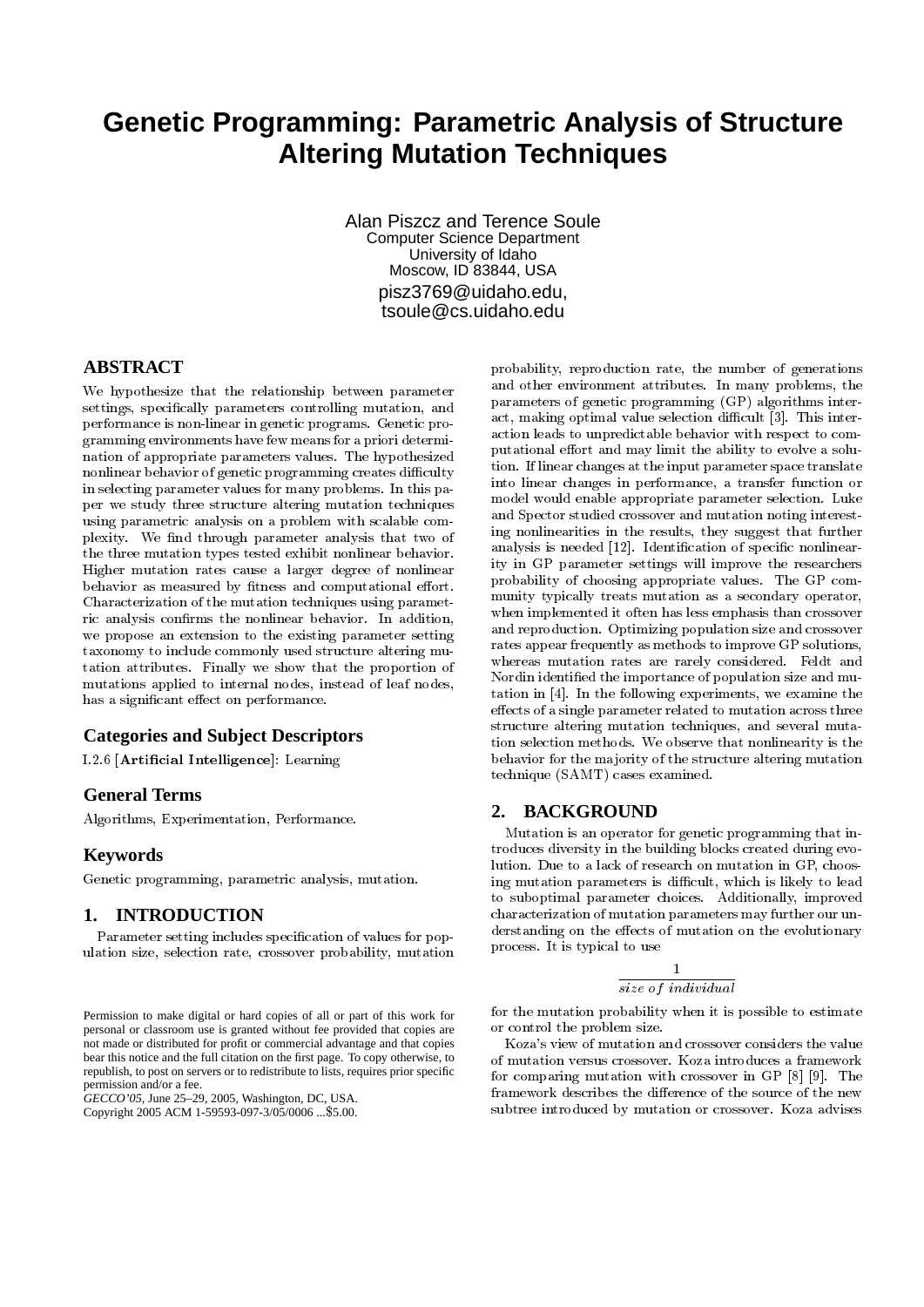that mutation is unlikely to be beneficial when compared to a large population and crossover. Few of Koza's early problems include mutation, and he states two reasons for the omission of mutation in problems investigated in his first book [6]. First, it is unlikely to lose diversity when using a sufficient population size, and therefore mutation is simply not needed in GP. Second, when the crossover operation occurs using endpoints in both trees the effect is "very similar to point mutation"  $[6]$ .

Feldt and Nordin applied the design of experiments techniques from mathematical statistics to evaluate the effects of genetic programming parameters on three problems [4]. The findings show the population size was the most important parameter (with an effect score of  $11.51$ ), followed by mutation (5.21) and the number of generations (5.14). Mutation and large crossover probabilities had a positive effect on one of the three screening experiments. We attempt to confirm mutation has a similar positive influence on our problem with the SAMT.

In addition to effecting performance there is research suggesting that mutation can also effect rates of code growth. Luke considers modification point depth as a new model for genome growth in GP [11]. The findings suggest correlation of code growth with node depth bias. The survivability of the child improves with deep mutation and crossover points. Luke's meaning of deep node depth bias refers to locations near the terminal nodes. In this paper, we attempt to con firm that the relationship between the depth and size of mutation replacement trees and performance is nonlinear.

In addition to the rate of mutation, the ratio of internal and external mutations may have a significant effect on performance. Few researchers report this ratio. Exceptions do exist, Luke, Ross, and Burke et al. reference the internal/external mutation parameter in descriptions for the genetic programming environment problems in their work [12] [13] [1]. However none of the research describes or reports the effect of this parameter value. In this work we report preliminary results regarding the importance of this ratio.

## **3. PARAMETER SETTING TAXONOMY**

To understand the effects of mutation we first need to define the different parameters that can be used to control mutation. Eiben et al. studied parameter settings for evolutionary algorithms (EA) and introduces a parameter setting taxonomy that defines attributes for EA [3]. Eiben et al. examines parameter settings for mutation, crossover, evaluation functions, replacement operator or survivor selection, and population size in evolutionary algorithms. Eiben et al. divided the research into parameter tuning and parameter control. Figure 1(a) shows the parameter setting taxonomy. Eiben et al. prefaces the discussion of mutation operators and their probabilities with "There have been several efforts to tune the probability of mutation in genetic algorithms. Unfortunately, the results (and hence the recommended values) vary, leaving practitioners in the dark." [3].

We propose an extension to Eiben et al. global taxonomy for parameter setting, starting at the \Parameter tuning" node shown in Figure 1(b). The proposed extensions only apply to genetic programming, and the underlined attributes indicate the three SAMTs studied with parameter analysis. Parameter tuning: The taxonomy extends this node by further decomposition of mutation methods. Population proportion determines the number of individuals selected for mutation. Individual proportion determines the number of nodes to mutate in an individual. Selection bias determines what members of the population are chosen for mutation, examples include the best, worst, or random individuals. Individual proportion is further subdivided into intron and exon ratios that specifically mutate introns or exons. Depth ratios that specifically mutate nodes based on sub-tree depth.

Variable shallow node mutation modifies 1 or more nodes at a controlled depth. An example of this is to randomly modify 5 nodes throughout an individual. Shallow indicates a depth of 0 or a single node mutated, instead of the typical variable size replacement depth.

Replacement tree depth controls the size of the replacement subtree randomly created and inserted by the mutation operation.

Internal, external ratio controls the selection of internal and external nodes of a tree for mutation.

## **4. STRUCTURE ALTERING MUTATION TECHNIQUES (SAMT)**

The possible permutations, and interaction with other parameters make rationalization of the mutation rate parameter difficult to optimize for many problems. To address the evaluation of structure altering mutation we introduce three SAMT techniques, each modifies the genetic program tree in the mutation phase. Figure 2 depicts visual examples for the descriptions of SAMT 1, 2, and 3.

SAMT-1 implements shallow variable node count mutation (SVNCM) and operates by selecting 1 to  $n$  random locations in a tree, mutating a single node at each of the locations.

SAMT-2 controls the depth of replacement tree for mutation. Genetic programming algorithms often consider the replacement tree depth for mutation a tunable parameter. SAMT-2 mutates the tree structure using increasing mutation replacement tree depth.

SAMT-3 controls selection frequency for internal versus external nodes or non terminal nodes to mutate. Researchers often omit defining the internal/external (INEX) mutation rate parameter, instead relying on the default values.

### **5. THE MAX BINARY TREE PROBLEM**

The goal of MAX binary tree problem (BTP) is to create a full tree of a given depth that produces the maximum value. This problem has several advantages: it is easy to understand, fitness evaluation is fast and simple, and the problem complexity is easy to influence by changing the tree depth. The MAX BTP problem is similar to the MAX problem introduced by Gathercole and Ross for researching the interaction of crossover and tree depth [5]. Gathercole and Ross relate the MAX problem to a broader class of GP issues where premature convergence leads to suboptimal solutions. Langdon and Poli extended the analysis of the MAX problem by Gathercole and Ross and developed a quantitative model that indicates the rate of improvement and shows that solution time grows exponentially with depth [10]. Langdon and Poli cite two reasons why GP finds the MAX problem difficult.  $(1)$  the tendency for GP populations to converge in the first few generations to suboptimal solutions from which they can never escape. (2) convergence to suboptima from which escape can only be made by slow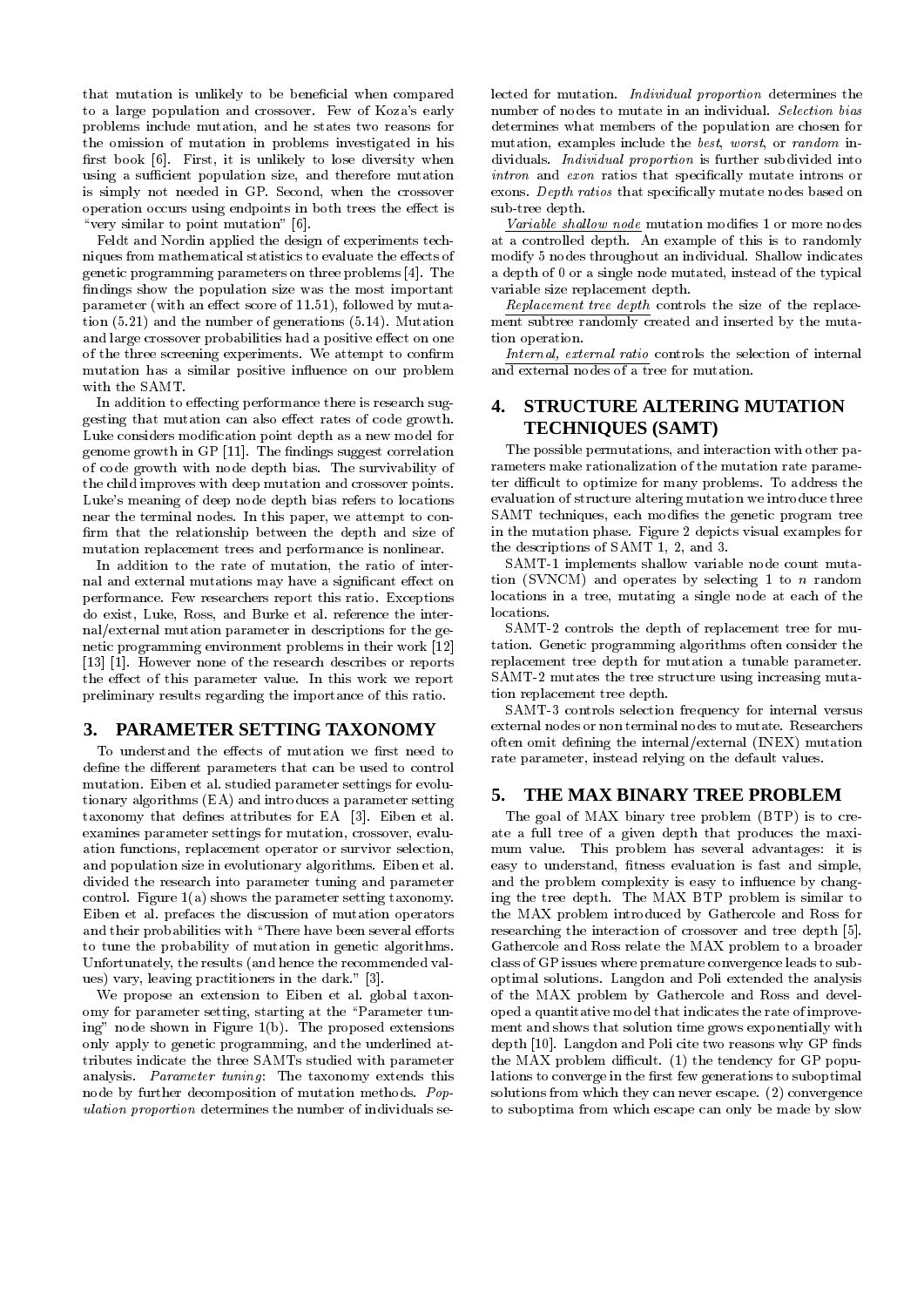

Figure 1: Parameter Setting Taxonomy. The original taxonomy on the left is extended on the right starting at the 'Parameter tuning' node.



Figure 2: SAMT Examples. The SAMT technique number is above each tree. A white node indicates no mutation, a black node indicates a mutation. 0 is the original tree. 1 depicts 5 single node locations mutated. 2 depicts a mutation replacement tree depth of 2. 3 depicts mutation of the internal nodes, the INEX ratio is 1.0.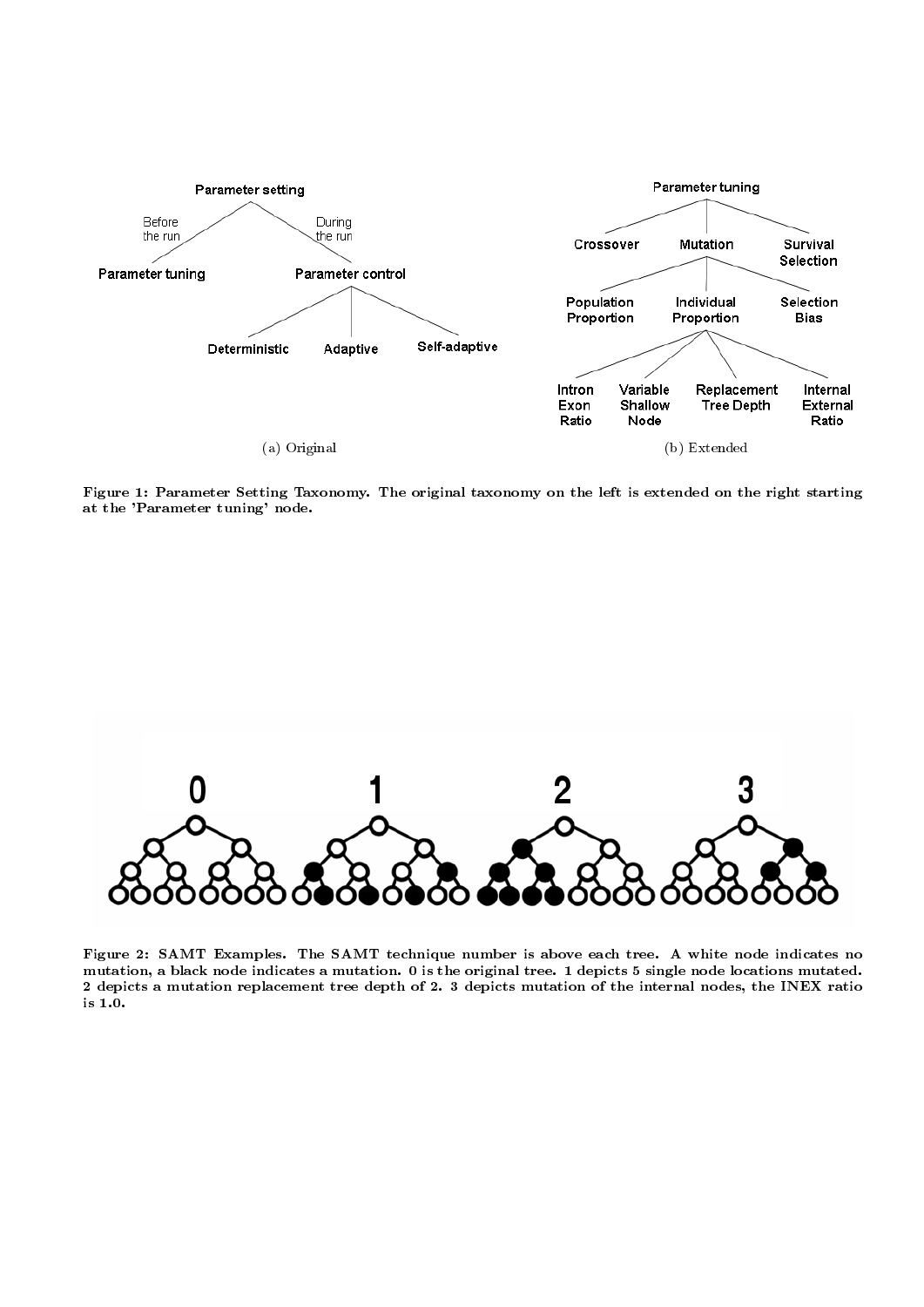search similar to randomized hill climbing [10].

In the MAX BTP the root node is at level (or depth) 0. All internal nodes have a degree of three, supporting one parent and two child nodes, and the terminal nodes have a degree of one (the parent). The problem operators are  $+$ ,  $-$  and the terminals are ephemeral random constants 0 and 1. The maximum value for the tree is obtained when all internal nodes are + and all terminals are 1 in which case the  $maxvalue = 2^{depth}$ . Tree evaluation only occurs once for each individual. Thus, fitness evaluation is fast compared to many other GP problems, such as symbolic regression that may require tens to hundreds of tree evaluations to measure the fitness of a single individual.

If we consider a full tree with binary values as follow:  $+$ ,  $$ for internal node's, and 0, 1 for leaf nodes, the number of permutations for a given depth is:

## $Permutations = 2^{(Maximum\ Tree\ Size)}$

For example, a depth 3 problem with 15 vertices has 256 possible permutations. Structural complexity is defined by Koza as a count of the number of points in a solution, this is the sum of functions and terminals. Structural complexity is one characteristic of a tree representation that can be measured [7]. The permutations nearly double with each level of depth and correlates with the structural complexity. The ratio of permutations to structural complexity increases exponentially. Through control of the tree depth, we can control the number of permutations, which determines the size of the search space, which determines the problem complexity. Thus, increasing the depth signicantly increases problem complexity.

### **6. EXPERIMENT APPROACH**

We present three mutation selection techniques to test for nonlinear performance by presenting an increasing linear input that mutates the tree structure. Each experiment performs a sweep of the parameter setting under study. Each problem run has a unique random seed assigned. We test three mutation selection modes: none (n), random (r) and best (b). none indicates no mutation mode or mutation phase. random, P percent of the population is randomly selected to undergo mutation. best, the best P percent of the population is selected for mutation. Table 1 lists the experiment parameters. Details of these initialization techniques and parameters can be found in  $[2]$ . The few differences in Table 1 parameter do not effect analysis which takes place within an SAMT experiment.

### **6.1 SAMT-1, Shallow Variable Node Count Mutation**

The goal of this experiment is to determine if the relationship between the number of nodes mutated and the mean performance is linear or non-linear. Knowing the optimal mutation function will be useful for researchers using this type of mutation, and inform the community on optimal parameter settings for other types of mutation. This experiment consists of three trials, a control run with no mutation or none, then 5 repetitions for random, and best selection mutation mode (abbreviated  $n, r,$  and  $b$  in the figures). Each of the 5 repetitions consists of mutating 1, 2, 3, 4, and 5 nodes while iterating 100 separate runs differentiated by the random seed.

### **6.2 SAMT-2, Mutation Replacement Tree Depth**

The goal of this experiment is to determine if changes in the mutation replacement tree depth cause nonlinear changes in the mean fitness of the population. In this experiment, we test for nonlinearity by measuring the mean fitness of the population while the depth of the mutation replacement tree is increased linearly. We test three mutation selection modes including none. The replacement tree depth is tested with a range of values from 0 to the maximum tree depth (total replacement). The subtree created is the result of the same method used for the initial population at generation 0. We have chosen to continuously generate new replacement trees until one meets the maximum depth criteria. The new tree is tested for compliance with the maximum tree depth limit. If a new individual exceeds the depth limit another subtree is generated. For example in lilgp, a common GP engine used for these experiments the default behavior omits the mutation if the total tree depth exceeds the maximum. If the keep\_trying flag is enabled lilgp will continuously search for a replacement until one meets the overall depth requirement. By default, lilgp also generates the new random subtree with a default depth range of 0 to 4 [2]. This depth range represents 1 to 15 new nodes for the subtree in the binary tree problem. For example, depth 0 results in a single node replacement, depth 1 results in 3 nodes undergoing replacement, etc. For each of the replacement tree sizes we measure the resulting mean population fitness.

#### **6.3 SAMT-3, Internal/External Mutation Selection Ratios**

The goal of this experiment is to understand if a linear input change in the INEX mutation ratio has a linear effect on the mean fitness of population. This experiment employed parametric control of the INEX mutation ratio while measuring the resulting computational effort to evolve a solution. We test three mutation selection modes including none. Each experiment increased the problem depth and corresponding problem complexity. Each data point presented in the following graphs is the average of 100 runs. The INEX ratio varies from 0.0 to 1.0 in steps of 0.01 Thus, each plot line is composed of 10100 runs. For each problem depth, the CEAIS value computes the effort expended to evolve a solution. The following terms and calculations determine the minimum computational effort average for each acceptable solution. Mean, mean generation for an acceptable solution across 100 runs. Average Computational Effort (ACE) based on mean generation for all 100 runs. Number of Acceptable Solutions (NS). ACE counts generation 0 by adding 1 to the final generation value.

$$
ACE = (MeanGeneration + 1) * PopulationSize
$$

Computational Effort Average Individual Solution (CEAIS) is:

$$
CEAIS = \frac{ACE}{NS}
$$

Low values of CEAIS indicate the minimum average computational effort per solution that corresponds to an optimal configuration of parameter settings. A prior experiment determined optimal crossover and mutation rates for SAMT-3.

### **7. RESULTS**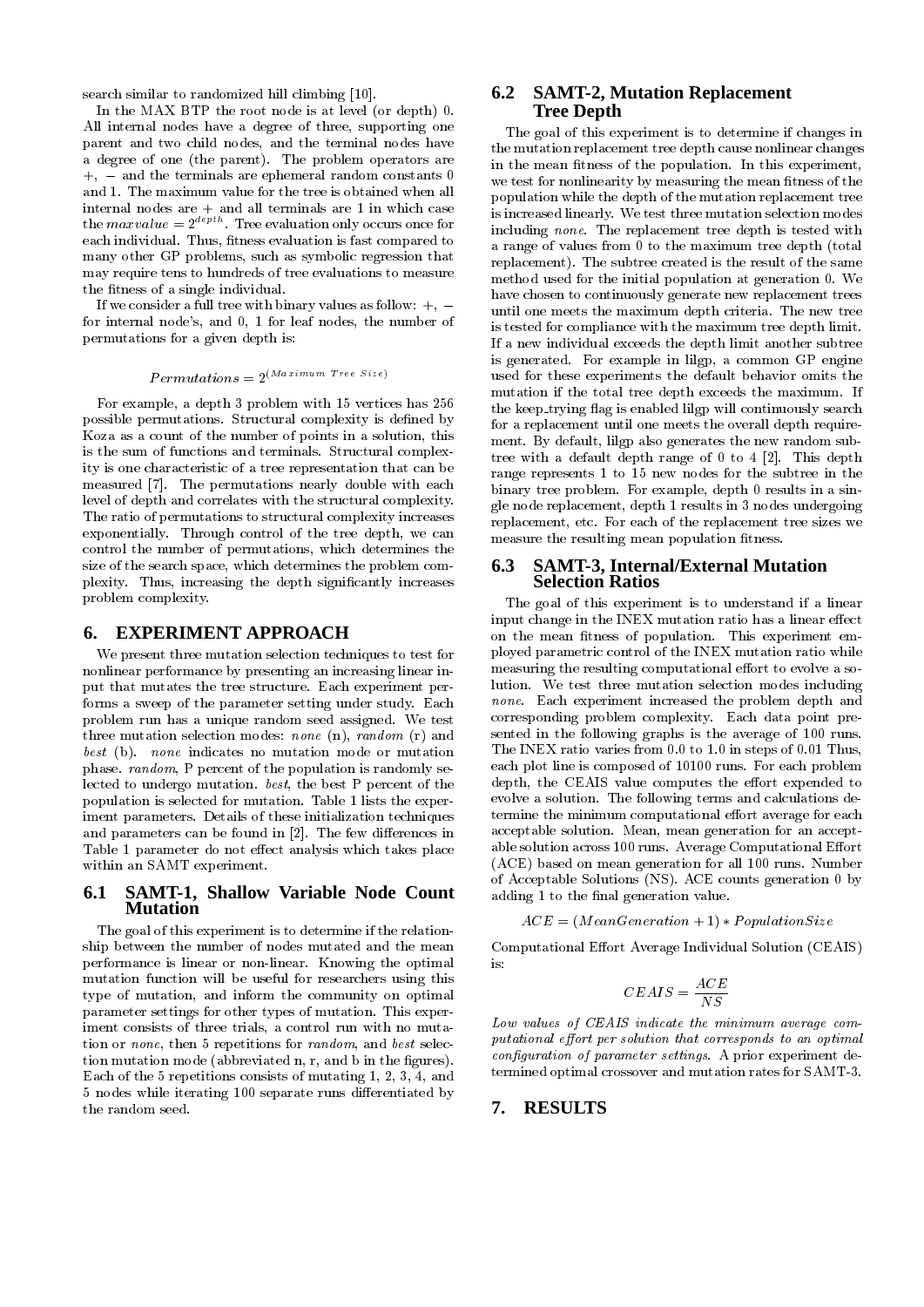| Parameter                 | SAMT-1           | SAMT-2        | SAMT-3        |
|---------------------------|------------------|---------------|---------------|
| Objective                 | $2^{Depth}$      | $2^{Depth}$   | $2^{Depth}$   |
| Terminal Set              | 0, 1             | 0,1           | 0, 1          |
| <b>Functional Set</b>     | $+$ ,            | $+,-$         | $+,-$         |
| <b>Fitness Cases</b>      |                  |               |               |
| Fitness                   | Value of tree    | Value of tree | Value of tree |
| Population Size           | 10000            | 1000          | 4000          |
| Max Generations           | 1000             | 1000          | 1000          |
| Initialization Method     | Half & Half      | Full          | Full          |
| Initialization Depth Ramp | $2-6$            | 7             | $maxdepth-1$  |
| Maximum Tree Depth        | 8                | 8             | 3,4,5,6,7,8   |
| Crossover selection mode  | fitness          | fitness       | fitness       |
| Crossover rate            | $0.9 - MR$       | 0.89          | optimal       |
| Reproduction selection    | fitness          | fitness       | fitness       |
| Reproduction rate         | 0.1              | 0.1           | 0.1           |
| Mutation selection mode   | (n),(r),(b)      | (n),(r),(b)   | (n),(r),(b)   |
| Mutation rate             | $(r, b) = 0.01$  | $(r,b)=0.01$  | optimal       |
| $(\mathrm{MR})$           | 0.11, 0.21, 0.31 | 0.11, 0.21,   | for each      |
|                           |                  | 0.31          | problem size  |
| Internal mutation ratio   | 0.9              | 0.9           | variable      |
| External mutation ratio   | 0.1              | 0.1           | variable      |

Table 1: Experiment Parameters

The following subsections give a brief description of experiment results. The legend in Figures 3 and 4 represent the four population selection mutation rates.

SAMT-1, we examine four mutation rates applied to a population size of 10000. The mutation rates of 0.01, 0.11,  $0.21$  and  $0.31$ , affect only the *best* individuals for mutation. The four rates select the best 100, 1100, 2100 and 3100 individuals of the population. Results for the none selection mode, and for the random mutation selection mode produced no acceptable solutions and these data are subsequently omitted from SAMT-1 results. The numbers of nodes mutated at each mutation rate are 1, 2, 3, 4 and 5 are selected independently. The maximum value that can be obtained with a depth of 8 is 256, this represents all 255 internal nodes containing a + and all 256 external nodes contain a 1. Figure  $3(a)$  and  $3(b)$  show the results of the number nodes mutated for 0 to 5, the 0 indicates no mutation. Figure  $3(a)$  plots the mean population fitness against the number of nodes mutated. The deleterious impact to fitness beyond 2 nodes is signicant and severely limits mean fitness the population achieves.

Figure  $3(b)$  plots the change in mean population fitness between each interval of the number of nodes mutated.  $y$ axis values above 0 indicate improvement over the previous number of nodes mutated, values below 0 indicate a reduction mean fitness.

For SAMT-2, we examine four mutation rates applied to a population size of 1000. The four rates randomly select 10, 110, 210 and 310 individuals for mutation. The mutation rates of  $0.01$ ,  $0.11$ ,  $0.21$  and  $0.31$ , effect only the *best* individuals for mutation. Results for the random mutation selection mode produced no acceptable solutions, and have been omitted from SAMT-2 results. Figure 4(a) and (b) indicate no mutation mean population fitness by the  $x-axis$ (n) label. Figure 4(a) and (b) show the impact of controlled replacement tree depth mutation. In Figure 4(a) the mean

fitness improves from a depth 0 or size 1 replacement tree through a depth 3 replacement tree. Fitness decreases from depth 2 through depth 8. Figure 4(b) shows the relative change in fitness for each depth replacement tree. All positive contributions occur at depths of 0 and 1. Further increases in depth cause a negative fitness influence on the population relative to the previous value. Mutations beyond a depth of 4 evolved no acceptable solutions.

In the SAMT-3 experiment, five increasingly complex versions of the MAX binary tree problem had replacement tree depths ranging from 3 to 8. Due to space limitations of this paper, only the depth 6 results appear. Figure 5(a) plots the CEAIS values for the MAX BTP of depth 6 against the internal/external selection ratio. Figure 5(b) shows the best CEAIS decreasing from 2402 to 1084 over the internal mutation rate range. None has a CEAIS value of 1830 and outperforms random across the entire internal mutation rate range. The *random* selection mode has CEAIS higher then none and has increasing CEAIS as internal mutation rate increases. Note the observation for this even depth problem is that the slope of the best CEAIS decreases with increasing internal mutation rate. Table 2 summarizes results from each experiment.

Table 2: SAMT-3 Experiment Summary. Mean of best (MB) CEAIS values, and Standard deviation (SD) of best CEAIS values.

| Depth | MВ      | SD      |
|-------|---------|---------|
| 3     |         | 0.8     |
|       | 40      | 7.3     |
| 5     | 161     | 24.6    |
| հ     | 1827    | 415.4   |
|       | 12024   | 2023.2  |
|       | 8638296 | 10639.0 |

The following observations concern the best mutation se-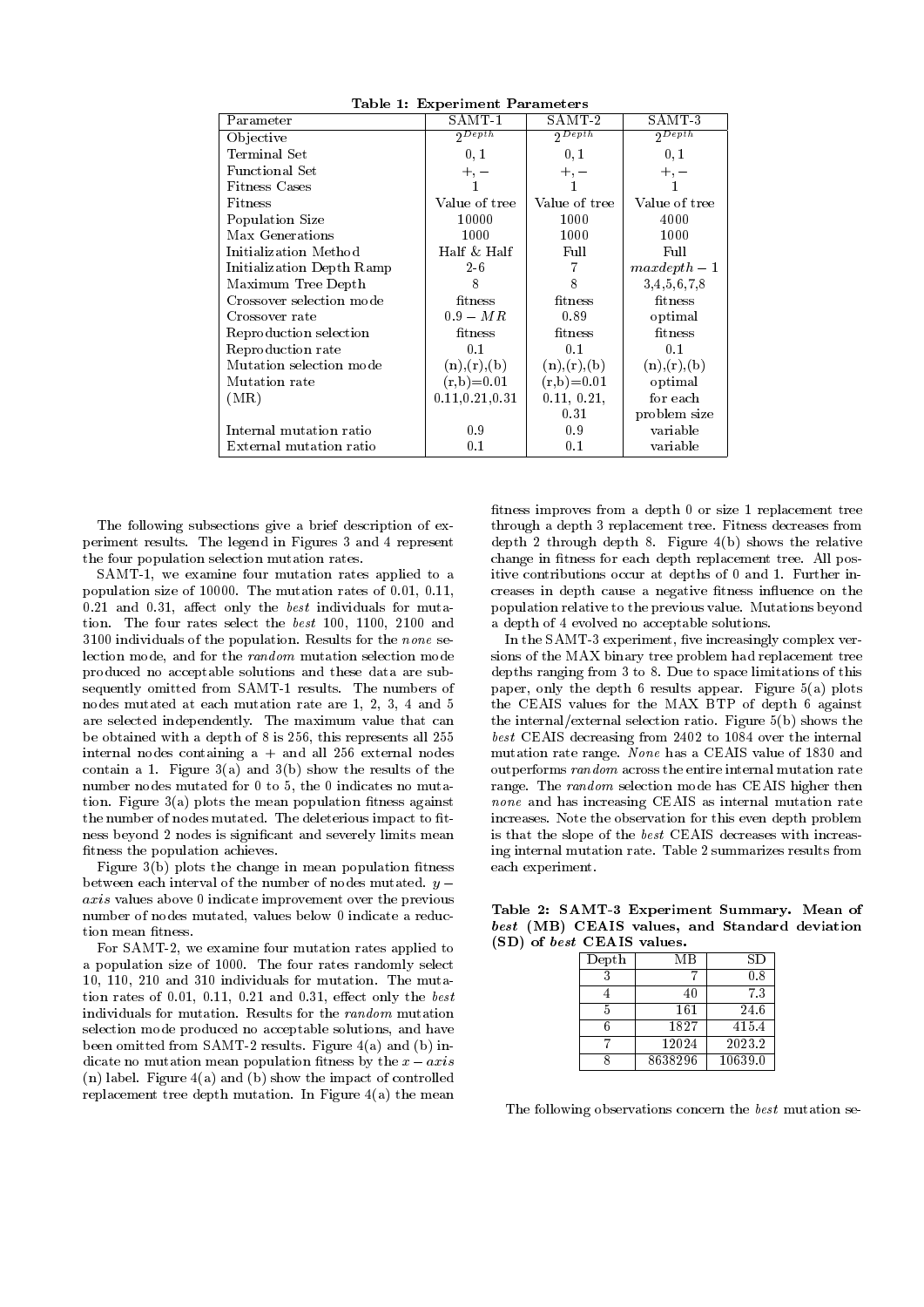

(a) Absolute Scale of Mean Fitness versus Number of Nodes Mutated







(a) Absolute Scale of Mean Fitness versus Depth of Mutation Replacement Tree

(b) Relative Change in Mean Fitness versus Depth of Mutation Replacement Tree

Figure 4: Variable depth mutation replacement tree results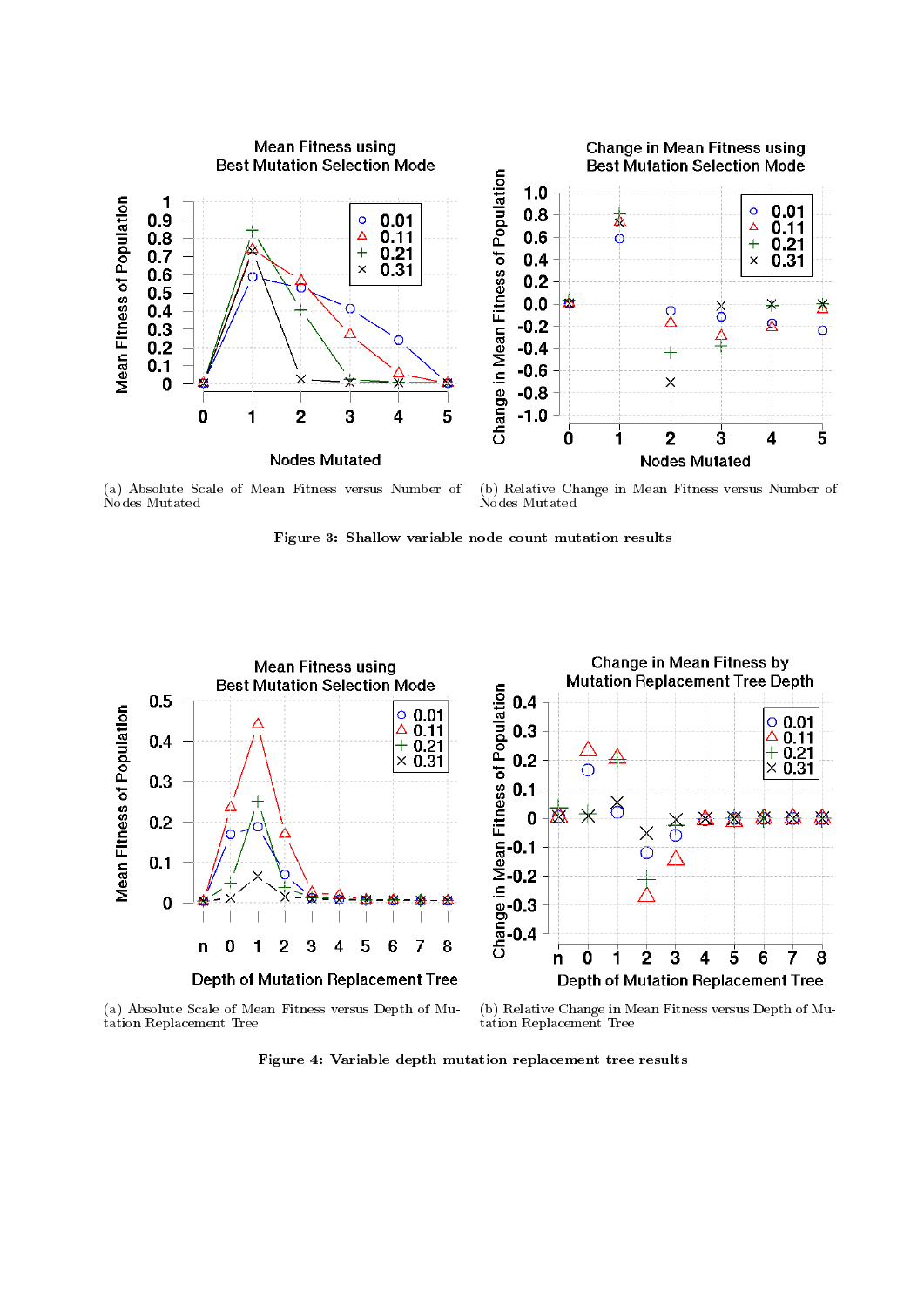



(a) Depth 6, CEAIS versus ratio of mutation at nonterminal nodes, Linear-Log Plot

(b) Depth 6, CEAIS versus ratio of mutations at nonterminal nodes, Linear-Log Plot

Figure 5: Depth 6 internal/external mutation selection rate versus CEAIS

lection mode in the cases examined above. For the odd depth MAX BTP tested, we note the internal mutation ratio range from 0.0 to 1.0 produces CEAIS values that decrease by 100%. The payoff for identification of the optimal INEX value needs careful balance with the effort of discovery. For the even depth problems we note a trend that identies higher internal mutation rates providing signicantly lower CEAIS values than low internal mutation ratio rates. Even depth problems show a consistent reduction of CEAIS values as the internal mutation ratio increases from 0.0 to 1.0. The even depth problems also have a higher CEAIS variance across the entire mutation rate range as a fraction of the mean than the odd depth problems. In this situation, it indicates the improvement with decreasing CEAIS values as the mutation rate changes from 0.0 to 1.0.

### **7.1 Observations**

In SAMT-1 we found that the best mutation mode performed significantly better than *random* and *none* showing that mutation can improve performance. Mutating the best individuals results in the better performance, possibly because those individuals are mostly likely to affect the path of evolution. The critical points for mutation in four separate rate trials show the beneficial effects of mutation occur only for depth 1. Higher mutation rates accelerate the deleterious impact of multi-node mutation, although mutating two nodes is still better than none. Mutation boost describes the significant improvement in evolved *best* solutions over the other two selection modes, none and random.

SAMT-2, 22.2% is the optimal tree replacement depth for the binary tree problem with a depth of 8. Depths 0 to 2 perform better than no mutation.

SAMT-3, Selection of the best individuals and performing mutation on INEX ratio of 50/50 should provide a consistent and neutral effect on the resulting computational effort. Signicant variance is noted for the best mutation selection

mode for even problems between internal mutation rates below and above  $50\%$  or 0.5. This suggests deleterious effects of mean population fitness for the MAX BTP using high external mutation rates. Optimal parameter tuning for the INEX rate leads to improved performance with even depth MAX BTP problems. For odd depth problems we observe improvements as the INEX rate approaches  $\approx 0.60$ . When complexity reaches depth 7, a decrease of CEAIS shows higher INEX rates outperform lower INEX rates.

### **8. SUMMARY**

Parameter settings significantly influence the effectiveness of the structure altering mutation techniques evaluated and generally show a nonlinear response to population fitness and computational effort. Each experiment discovered unique genetic programming behavior using parametric analysis of values in isolation. The key results from the experiments:

- SAMT-1: The behavior of mutating 1 to 5 nodes is near linear when 1% to 11% of the population is mutated. When more of the population is subjected to mutation (21% and 31%) the relationship between the number of nodes mutated and the performance becomes increasingly nonlinear. The rate of decrease of mean population fitness increases with mutation rate as more nodes are mutated.
- SAMT-2: Varying the replacement tree depth produced a nonlinear response as measured by the mean population fitness. Performance with SAMT-2 peaks at approximately 22% of the maximum tree depth across all four mutation rates.
- SAMT-3: Increasing the rate at which non-terminal nodes are mutated results in a linear response of computational effort for the *random* and *best* mutation